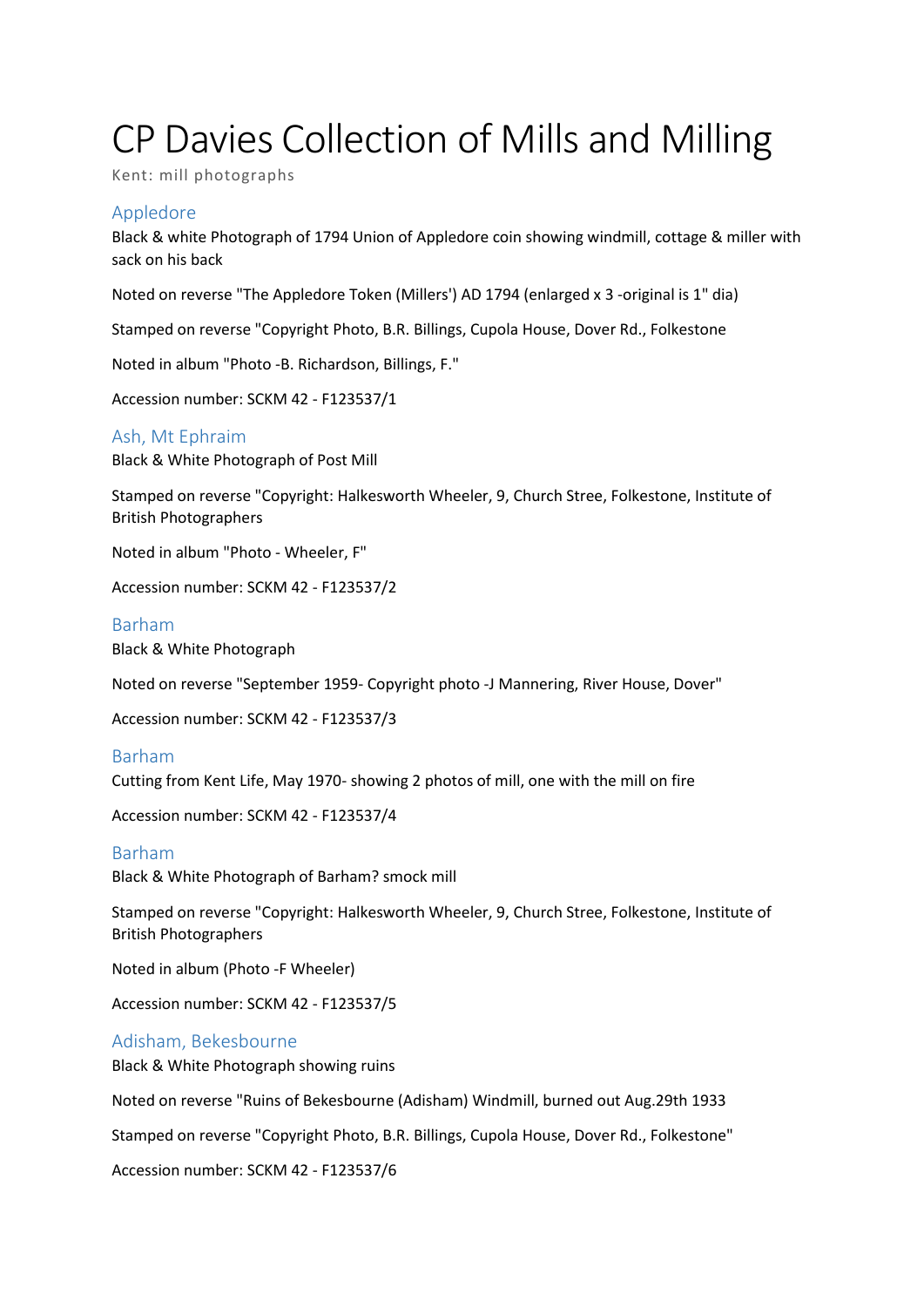## Canterbury - West Gate

Engraving showing watermill, (from book?) with caption "Published June 1784 by S. Hooper"

Accession number: SCKM 42 - F123537/7

Canterbury - St Martin's Hill Mill

Photo of drawing

Noted on photo "Given by J. Styles 7/87"

Noted in album "Canterbury St Martin's Black Mill [Copy photo- Rex Wailes]"

Accession number: SCKM 42 - F123537/8

Canterbury - Smeaton's Mill at Harbledown?

Photo of drawing

Noted on reverse "Smeaton's Mill, Canterbury, Kent- copy- Rex Wailes, 382 Euston Rd, London NW1

Accession number: SCKM 42 - F123537/9

#### **Canterbury**

Engraving 1846 (Missing from album? not in numbering system)

#### Chillenden Post Mill

Black & White Photograph

Noted on reverse "May 1960 Chillenden- Copyright photo:- J. Mannering, River House, Dover"

Accession number: SCKM 42 - F123537/10

#### Chillenden Post Mill

Black & White Photograph

Stamped on reverse "Copyright: Halkesworth Wheeler, 9, Church Stree, Folkestone, Institute of British Photographers

Noted in album "Chillenden - power mill in background [Photo- Wheeler, F]

Accession number: SCKM 42 - F123537/11

#### Cranbrook

Black & White Photograph

Noted on reverse "Harry Hicks dressing runner stone Union Mill, Cranbrook

Stamped on reverse "Photograph by Gordon Clemetson, Groombridge, Kent)

Accession number: SCKM 42 - F123537/12

#### Cranbrook

Black & White Photograph

Noted on reverse " John Russell- pulling up runner stone (steam mill) in base Union mills, Cranbrook"

Stamped on reverse "Photograph by Gordon Clemetson, Groombridge, Kent"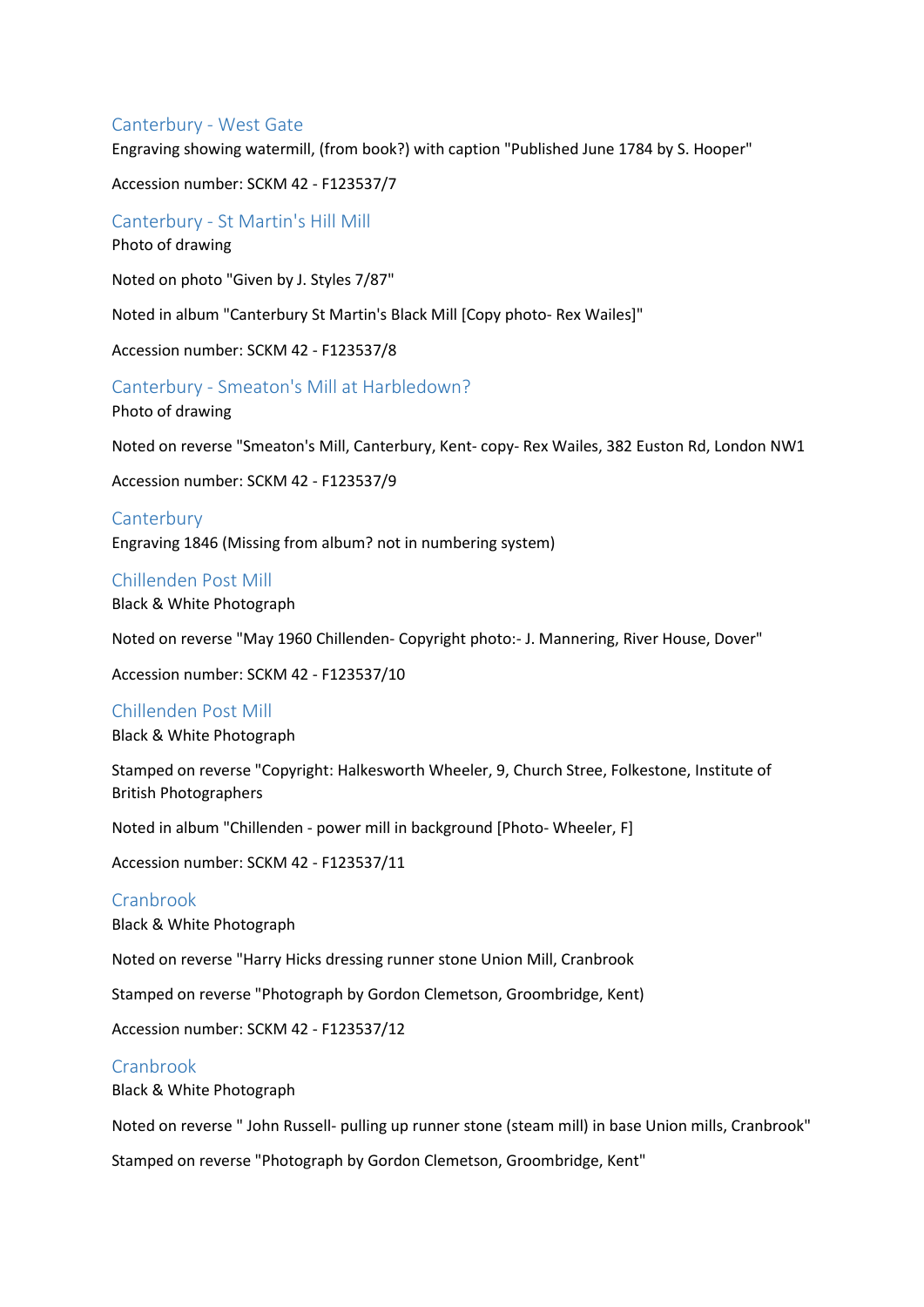Accession number: SCKM 42 - F123537/13A

# Cranbrook

Letter from Gordon Clemetson to C.P. Davies explaining 2 photos taken June 1952

Accession number: SCKM 42 - F123537/13B

Cranbrook

Black & White Photograph

Noted on reverse "Union Mills, Cranbrook- from Mr. Russell's meadow, showing warehouse- upper floor used by JR as a workshop & beyond orig. steam engine chimney. Photo- Amos- Dover"

Typewritten label in album " A smock mill on a three storey brick base built by Humphrey of Cranbrook in 1814. Wind power used until about 1950. Standing today, disused. Had three pairs of stones."

Accession number: SCKM 42 - F123537/14

## Cranbrook

Black & White Photograph

Noted on reverse "August 1960 Union Mills Cranbrook- Copyright Photo J Mannering, River House Dover"

Accession number: SCKM 42 - F123537/15

## Dover

Page 433 from the Illustrated London News, May 4 1867 with engraving entitled "Easter volunteer review at Dover: last position of the attacking force near Guston"

Accession number: SCKM 42 - F123537/16

#### Herne

Black & White Photograph

Stamped on reverse "Copyright: Halkesworth Wheeler, 9, Church Stree, Folkestone, Institute of British Photographers

Noted in album "Herne [Photo-Wheeler, F]

Accession number: SCKM 42 - F123537/17A

#### Herne

Photocopy of letter written Feb. 1935 about opening of fund to repair the Herne mill, together with photocopy of photo of mill

Accession number: SCKM 42 - F123537/17 B & C

Margate - Drapers Mill 2 Black & White Photographs

Stamped on the reverse "Copyright: L.W. Bamberger, 23, Church St.,Margate, Kent"

Noted on reverse "Photographed 4/12/1964"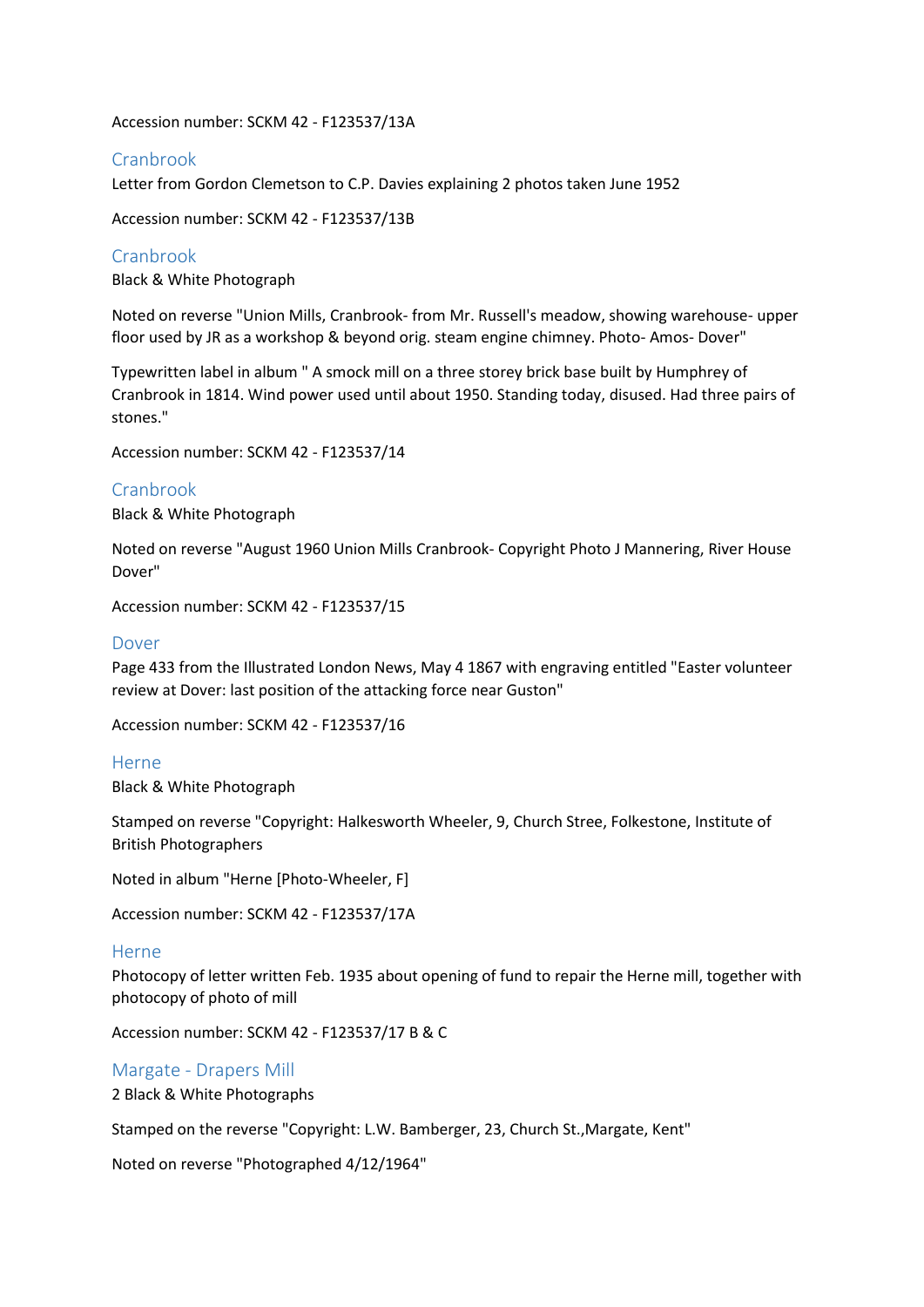Accession number: SCKM 42 - F123537/18 & 19

Margate - Drapers Mill Black & White Photograph

Noted on reverse "Drapers Mill Margate"

Accession number: SCKM 42 - F123537/42B

## Margate - Drapers Mill

Yellow advert for Draper's Windmill giving opening hours, and with map of Margate on reverse showing location of mill and dated "1985" by hand

Accession number: SCKM 42 - F123537/42A

#### Lydd

Black & White Photograph of smock mill, Lydd

Noted on reverse "Lydd mill- copy photo Mr. M. Champion, Dymchurch- 3/75"

Accession number: SCKM 42 - F123537/20

Lydd

Black & White Photograph of mill on fire, surrounded by spectators

Noted in album "Photos given by Mr. Edward Carpenter, Lydd"

Accession number: SCKM 42 - F123537/21

# Stocks Green, Tonbridge

Cutting from The Times, July 5, 1934?

Shows "The Hay Harvest in Kent"- Photograph with smock mill in background

Caption reads " The windmill is well known to travellers on the London-Folkestone line from which it is clearly seen. It was built in 1797, replacing one destroyed by fire a few years earlier, and was restored in 1928"

Accession number: SCKM 42 - F123537/22

#### Oare

Black & white Photograph showing tower mill with ruined cap

Noted on reverse "Oare Mill 1961- Copyright photo: J. Mannering, River House, River, Dover"

Accession number: SCKM 42 - F123537/23

#### Rochester

Page from magazine ? showing view from bridge with 3 mills on the skyline

Caption reads "The Bridge, Rochester"

Accession number: SCKM 42 - F123537/24

#### Rochester, Delce Mill

Black & White Photograph of watercolour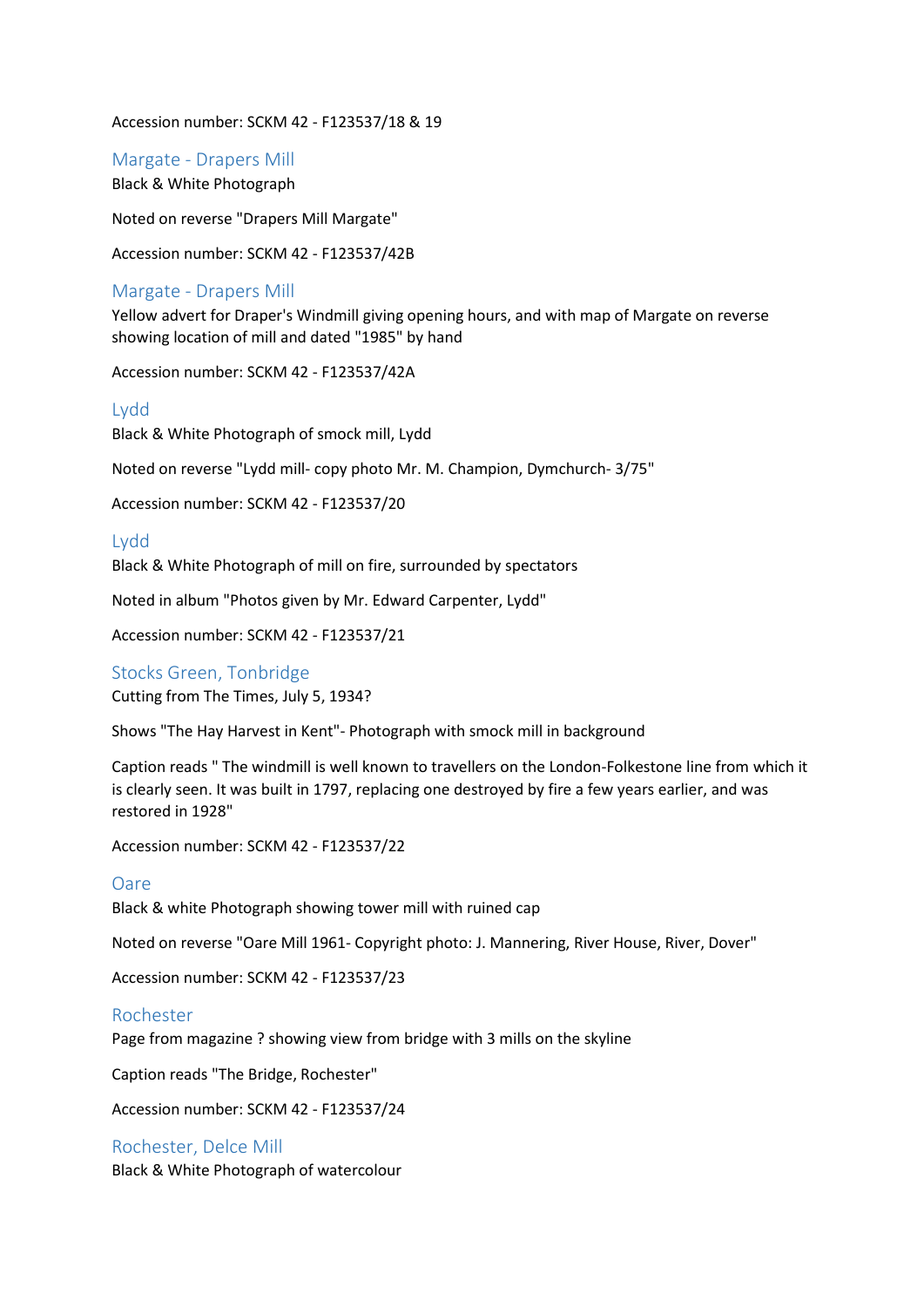Noted on reverse "Delce Mill, Rochester- Photo of a watercolour by Mr. Thos. Hennell" Stamped on reverse "Copyright Photograph\*National Gallery\* London" Accession number: SCKM 42 - F123537/25

# Stelling Minnis

Engraving of smock mill

Noted under picture "The Windmill, Stelling Minnis, Kent" and signed by E D Adams

Noted on reverse "E.D. Adams, 34, Audley Rd. F"

Accession number: SCKM 42 - F123537/26

## Sutton Vallance

Black & white Photographs showing smock mill, and its parts on demolition

Each photo stamped on reverse "F.G. Oliver, 30, Birch tree Way, Maidstone, Kent"

2 pictures show lady standing with mill parts

Accession number: SCKM 42 - F123537/27-31

Wickhambreux, watermill Black & White Photograph

Noted on reverse "Wickhambreaux Mill- The rebuilt mill- J Mannering, River House, Dover 1963"

Accession number: SCKM 42 - F123537/32

Water-mill Black & White Photograph

Not named

Noted in album "Copied from a view book?"

#### Willesborough

Black & White Photograph of smock mill

Stamped on reverse "Copyright: Halkesworth Wheeler, 9, Church Stree, Folkestone, Institute of British Photographers

Noted in album "Willesborough [Photo -Wheeler, F]"

Accession number: SCKM 42 - F123537/34

#### Wittersham

Stocks Mill

2 Black & White Photographs showing post mill

Accession number: SCKM 42 - F123537/35-36

## Wittersham, Old Mill

Black & white Photograph showing post mill